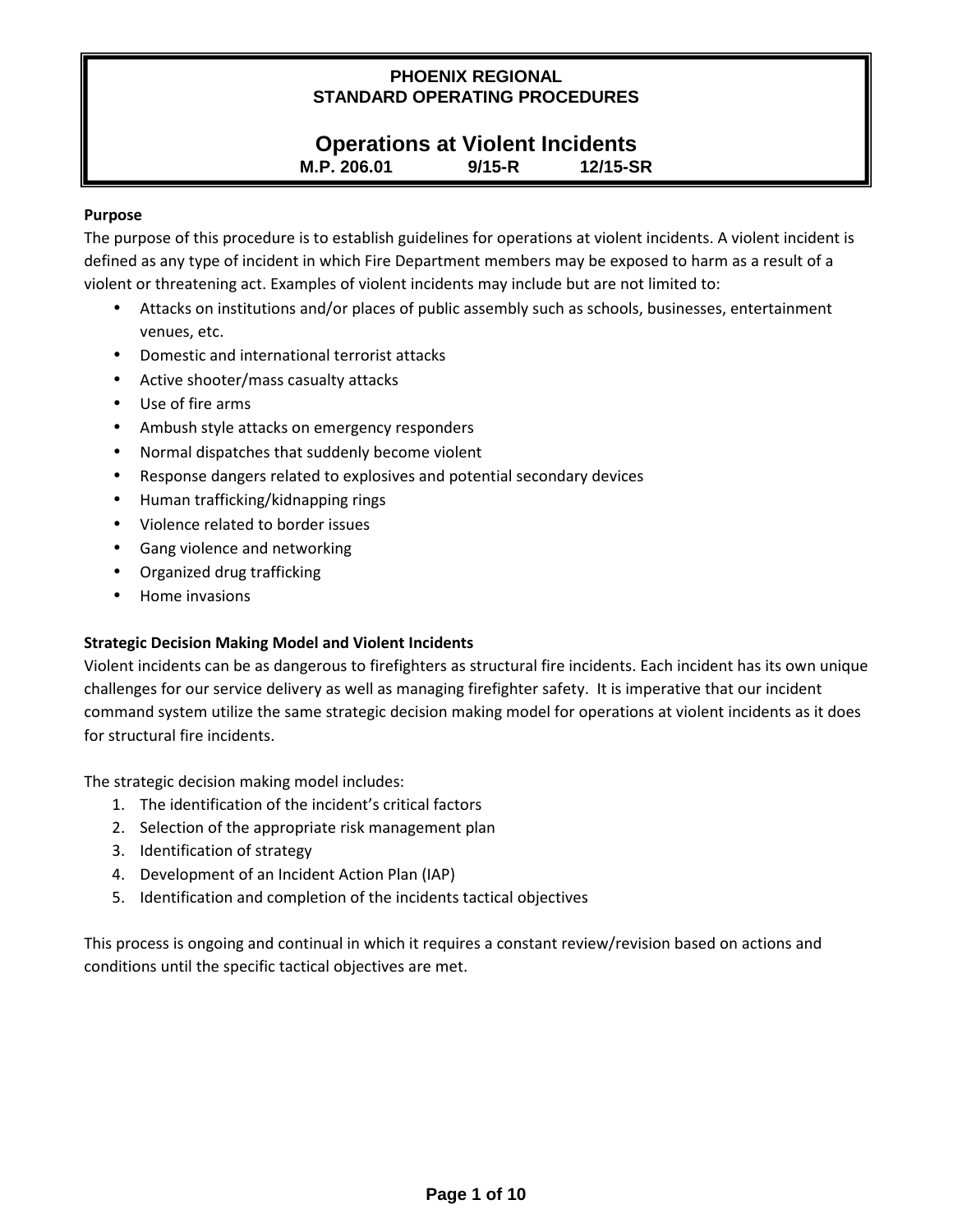## **Operations at Violent Incidents M.P. 206.01 9/15-R 12/15-SR**

#### **Dispatch and Response Considerations**

Incidents involving violence are especially challenging due to multi-agency responses, communication issues, chaos at the site, and management challenges. The interaction between law enforcement, fire department, and EMS becomes essential for order and organization. When responding, gather all the dispatch information available through Alarm Room, MCT and the PD tactical channel. Members can minimize the risks when responding to and operating at these events by following Phoenix Regional Standard Operating Procedures which include the following:

- Review the PTI for pertinent information. Request further details from the TRO, if necessary.
- Confirm with Alarm Room that the scene has been declared safe. Fire crews should use the assigned PD channel to confirm the scene is safe. PD uses the term "code 4" to indicate scene safety. Verify the parameters of PD's "code 4" prior to commitment of personnel.
- Verify and monitor the correct police tactical channel in order to obtain the most complete information.
- Continually utilize the Risk Management System to assess the situation to determine if your deployment model is appropriate for the conditions, training, and equipment.
- Maintain situational awareness, which is critical during these events.
- Remain constantly aware of all aspects of the scene. Be alert to surroundings.
- Maintain two means of egress should it become necessary to leave the scene quickly.
- Assign one individual to constantly monitor the scene for safety issues.
- Anticipate scenarios pessimistically based on the nature of the dispatch.
- Consider requesting a TLO/C958 if not already assigned to the incident.

#### **Size up**

Identifying critical factors while responding to and arriving on any incident scene is imperative to a successful outcome. The size up for violent incidents should include:

- Dispatch information regarding the incident type or nature. This includes the specific type of violent action, if known (assault, stabbing, shooting, explosives, etc.)
- Location of incident and/or number of patients
- Is there a history with this address and/or person
- Does the incident nature code require units to stage
- If not, should staging be considered
- Is law enforcement on scene
- Is a Phoenix Fire Department Terrorism Liaison Officer (TLO/958) on scene
- Can units communicate directly with law enforcement either face to face or with the radio
- If the scene is unsafe, can law enforcement provide a safe corridor or working area to begin triage and extrication/extraction
- If the scene is unsafe, can law enforcement begin to extricate/extract the injured patients to a safe treatment and transportation area

The initial dispatch information is rarely complete. These situations evolve rapidly and it is necessary to assume that the information, which is initially received, will change. It is important to approach these incidents slowly and cautiously. Over-committing, prior to evaluation, can pose significant danger to firefighters.

## **Page 2 of 10**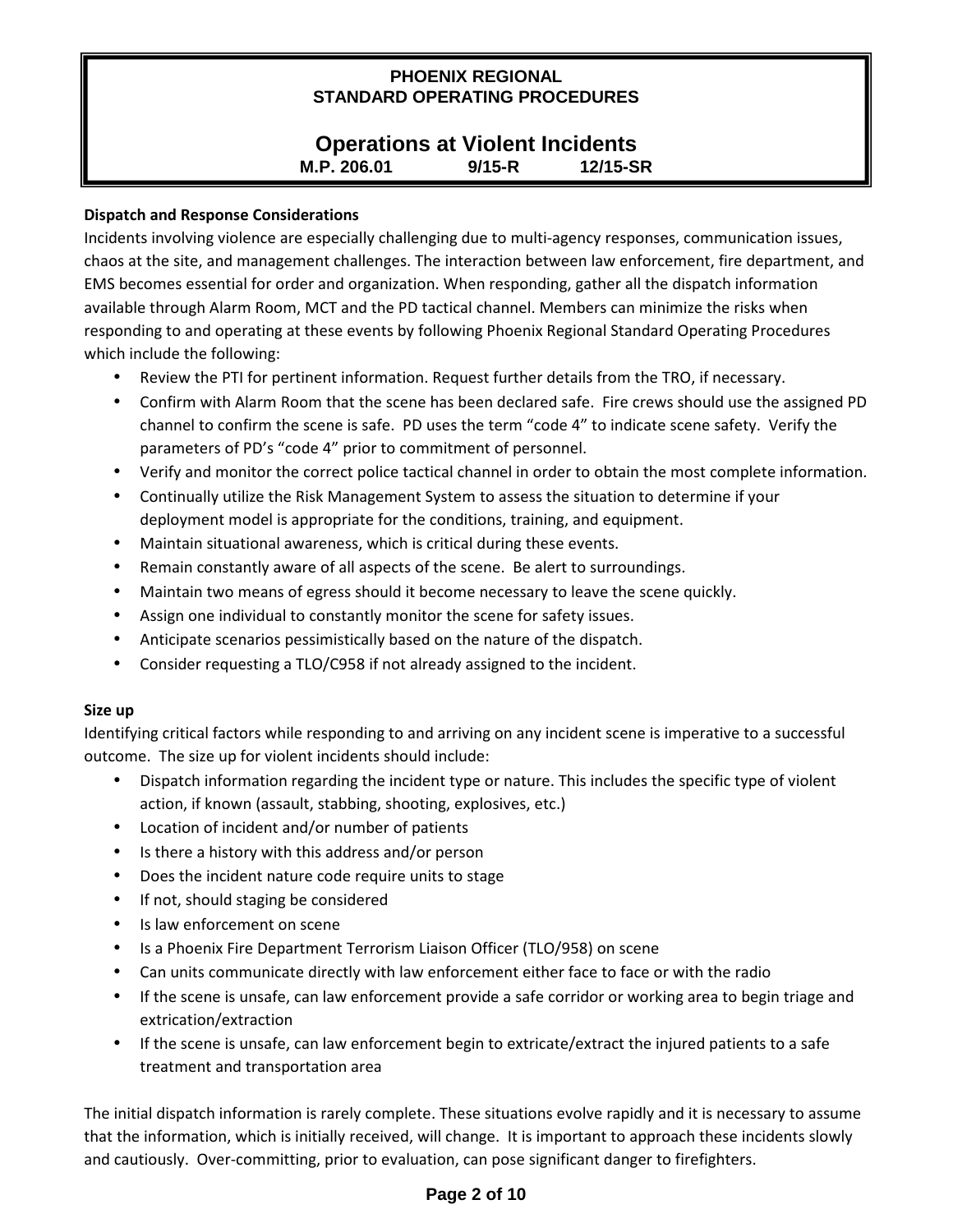## **Operations at Violent Incidents M.P. 206.01 9/15-R 12/15-SR**

#### **Risk Management System at Violent Incidents**

Violent Incidents can be unpredictable in their scope and nature therefore it is difficult to prepare for all aspects of a violent incident. It is imperative that responding companies employ the standard Risk Management System. The overall incident objectives for violent incidents are firefighter safety, life safety and incident control.

- We will risk our lives a lot, in a calculated manner, to save savable lives.
- We will risk our lives a little, in a calculated manner, to save savable property.
- We will not risk our lives at all for lives and property that are already lost.

"Actions in a calculated manner" require the following:

- 1. Incident Command established (where applicable, refer to M.P. 201.01)
- 2. Scene secured or safe zones in place and confirmed by law enforcement
- 3. Accountability system established (where applicable, refer to M.P. 201.03)
- 4. Safety procedures in place
- 5. Continuous risk assessment by all members

The use of this Risk Management System will improve the Incident Commander's ability to provide a more predictable and safe environment in order to achieve the tactical objectives. The evaluation of risk with regard to savable property is unlikely while operating at violent incidents; however consideration is given to fire suppression scenarios during civil disturbances and arson fire incidents. Members must maintain full and complete situational awareness before and during each call, no matter how seemingly trivial the nature. Emergencies that involve developing or dynamic violence require a deliberate, measured, and systematic evaluation. In order to operate safely and appropriately while responding to and working at the various types of violent incidents that we may encounter, all members shall utilize the Risk Management System.

#### **Staging**

The first-in company/unit should either stage in quarters or out of sight until the scene is confirmed safe. All other units responding will follow established staging procedures. The Incident Commander will make the decision to continue to stage or to go into the scene. The scene is considered secure when the Incident Commander communicates and confirms "scene secured" with the TRO or via direct communication with officers on the scene. Be cautious about being "waved" in by Police Officers on the scene. The Incident Commander will convey "scene secured" to staged FD units.

Once the incident address or location is obtained and confirmed, Command or the TLO/C958 will determine a safe and secure staging location for fire resources. The Alarm Room will be informed of the incident address or location and request a premises alert for a minimum of one-quarter (1/4) mile radius.

This area will allow for PD evacuation zones and routes, and may encompass adjoining neighborhoods, large occupancies (apartment complexes, shopping malls, commercial buildings etc.) as well as providing a buffer zone for active shooter scenarios. It is crucial that the closest Battalion Chief and Shift Commander be notified immediately via the Alarm Room. If the decision to stage is made, the Company Officer shall notify Dispatch that the unit(s) is staged and state their location.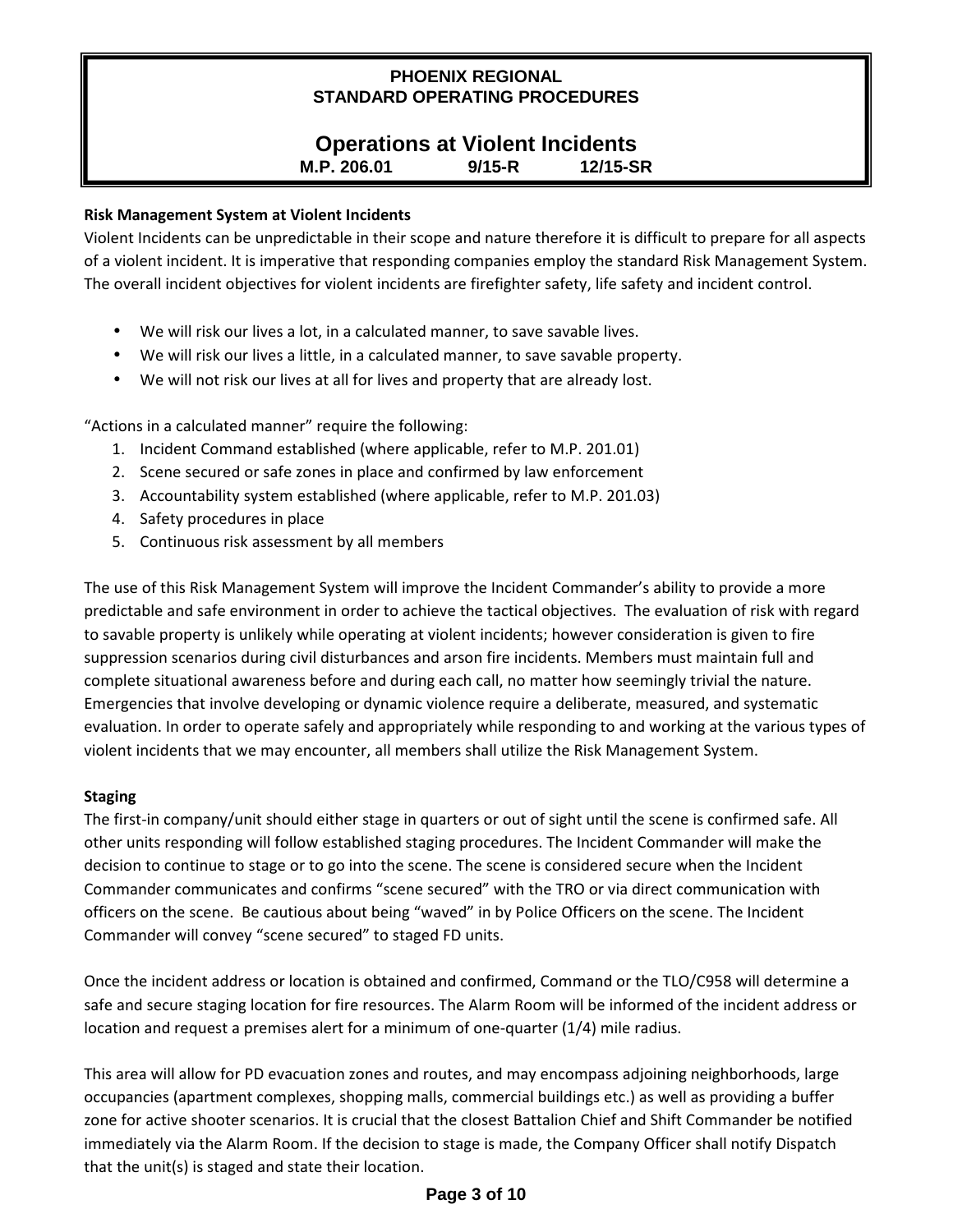# **Operations at Violent Incidents M.P. 206.01 9/15-R 12/15-SR**

The following is the staging procedure for violent incidents:

- Level 2 staging for first due companies should be considered until it can be determined that the scene is safe. Companies should stage out of sight at a safe distance and turn off emergency lights, so as not to attract attention.
- If the incident is within one mile of the station Companies should consider Level 2 staging in quarters. Response time should also be a consideration. If the scene is further than one mile, companies should stage in a location that allows them to reach the scene within a reasonable amount of time.
- When staged in quarters the entire crew must be on the apparatus and ready to respond to the scene. Crews must monitor both Fire and Police Department channels. Examples of incidents where this may be the best choice include: a Terrorism Liaison Officer (TLO/C958) is not on scene, little or no information is available, reports that suspect/suspects not in custody, perimeter is not secure, or proximity to station, etc.
- Identify the appropriate deployment of resources.
- Establish staging, extraction, treatment, and transportation sectors early. Consider safe routing and options for rapid egress if conditions change.
- Members should remember that the crowd may be a hazard.
- Units should turn off warning lights when staged and then turn them back on when completing the response to the scene. Turning off warning lights at the scene may reduce crowd attraction to the incident.
- The best plan may be to retreat if necessary to ensure the safety of the crewmembers. Plan the escape routes ahead of time.

Situational awareness is crucial at this stage. Slow down when approaching the area and conduct a 360-degree scan by all crew members for any immediate threats. Situations can rapidly change and the potential for additional escalating violence may exist. Continually monitor all radio traffic (FD tactical, PD tactical, MCT info, etc.).

Scene/Incident Factors may include:

- Determine appropriate escape routes and safe zone
- Armed law enforcement officers
- The patients may also be suspects
- Unsecured weapons
- Uncontrolled/hostile crowd
- Ambush style attacks
- Hostile family members
- Secondary devices
- Initially non-threatening individuals can become hostile or dangerous
- No or minimal police presence on the scene
- Previous history of violence at this location
- Assess threat level at scene (if it is deteriorating, consider immediate retreat)

## **Page 4 of 10**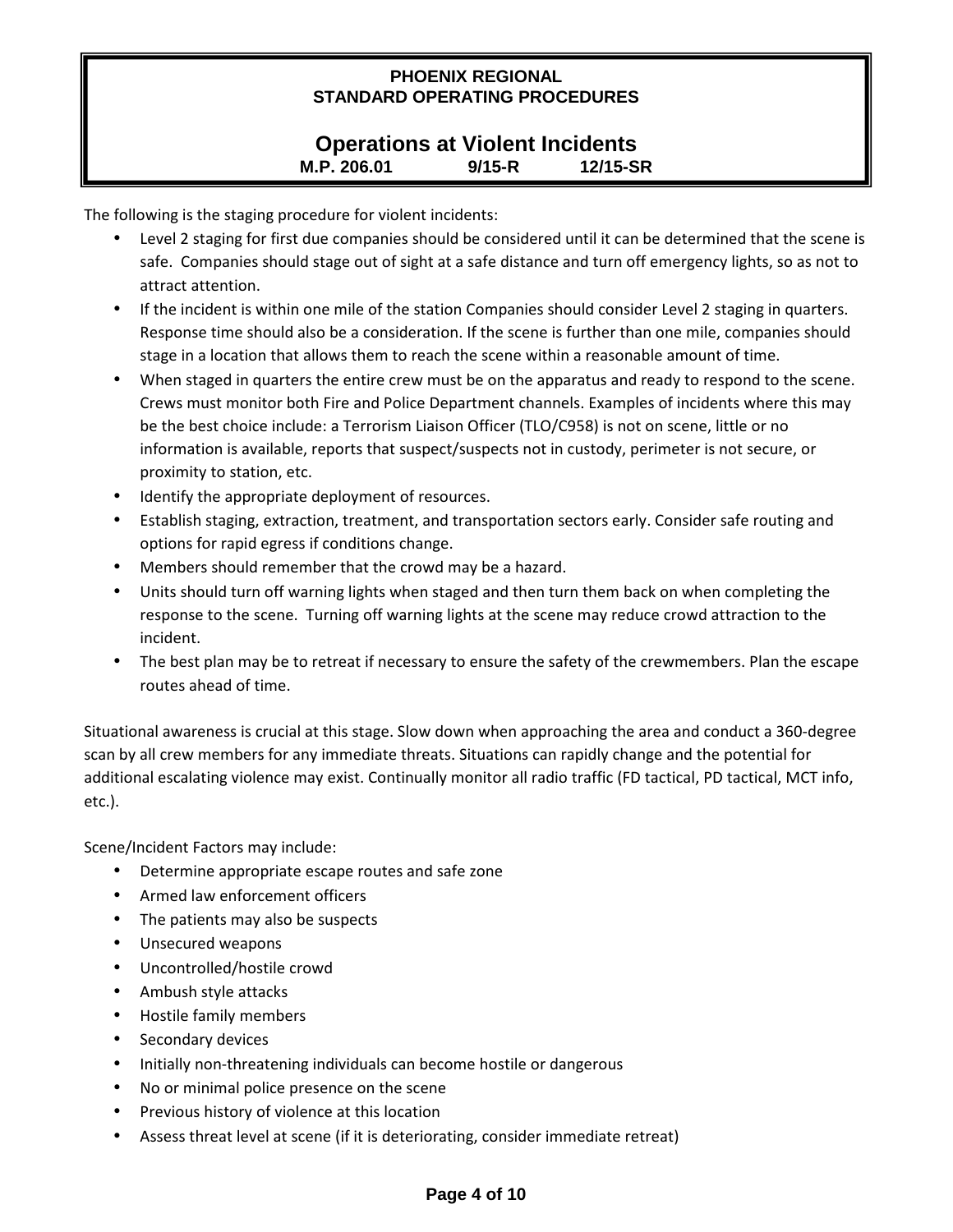# **Operations at Violent Incidents M.P. 206.01 9/15-R 12/15-SR**

#### **Arriving on Scene**

Any incident that involves PD will be assigned a PD tactical channel. Announce the arrival of your unit on both Fire and PD tactical channels, using the standard Fire Department communication order model. Consider making contact immediately with a uniformed officer. This individual is a good information resource, can be utilized as protection, or as an escort.

A formalized Unified Command (UC) should be established as soon as possible. Unified Command is defined as a structure that brings together the Incident Commanders of major organizations involved in the incident in order to coordinate an effective response while at the same time carrying out their own jurisdictional responsibilities. Unified Command (UC) links the organizations responding to the incident and provides a forum for those entities to make consensus decisions. Unified Command (UC) should consist of a Command location with representatives from all involved agencies. Unified Command (UC) improves the safety of all first responders through better communications, coordinated decision-making, and deployment of resources.

#### **Operating On Scene**

The mission of PD operations at violent incidents is to mitigate and/or eliminate the threat. Fire Department personnel must initiate and maintain effective communications with PD throughout the incident. TLO/C958 is an excellent resource for effective communications and planning.

**At no time should a TLO/C958 or any fire department personnel operate within an active "law enforcement inner perimeter" unless there are extenuating circumstances. These will be determined with the best judgment on a case by case basis by Command. For example, there may be situations in which the activity is taking place within a large area or separate buildings. Operations during an active event may be carefully considered only when a Unified Command system is in place and there is a clear and precise plan communicated between all involved personnel. Formation of a Unified Command plan is critical to successfully managing the incident.** 

**Inner perimeter or hot zone activities are extremely dynamic and fast moving with the potential to escalate quickly. An inner perimeter is defined as a forward and isolated zone where law enforcement officers are in tactical positions with protective gear and weapons engaged and their primary purpose is mitigating a hostile and/or violent incident or suspect. Fire department defines this as the hot zone.** 

**Fire personnel WILL NOT become directly involved in law enforcement assault operations**. **Fire personnel WILL NOT enter an area that is not secure and/or safe to enter**. If the area is not safe, the police department may have to deliver the patients to Fire personnel at the perimeter.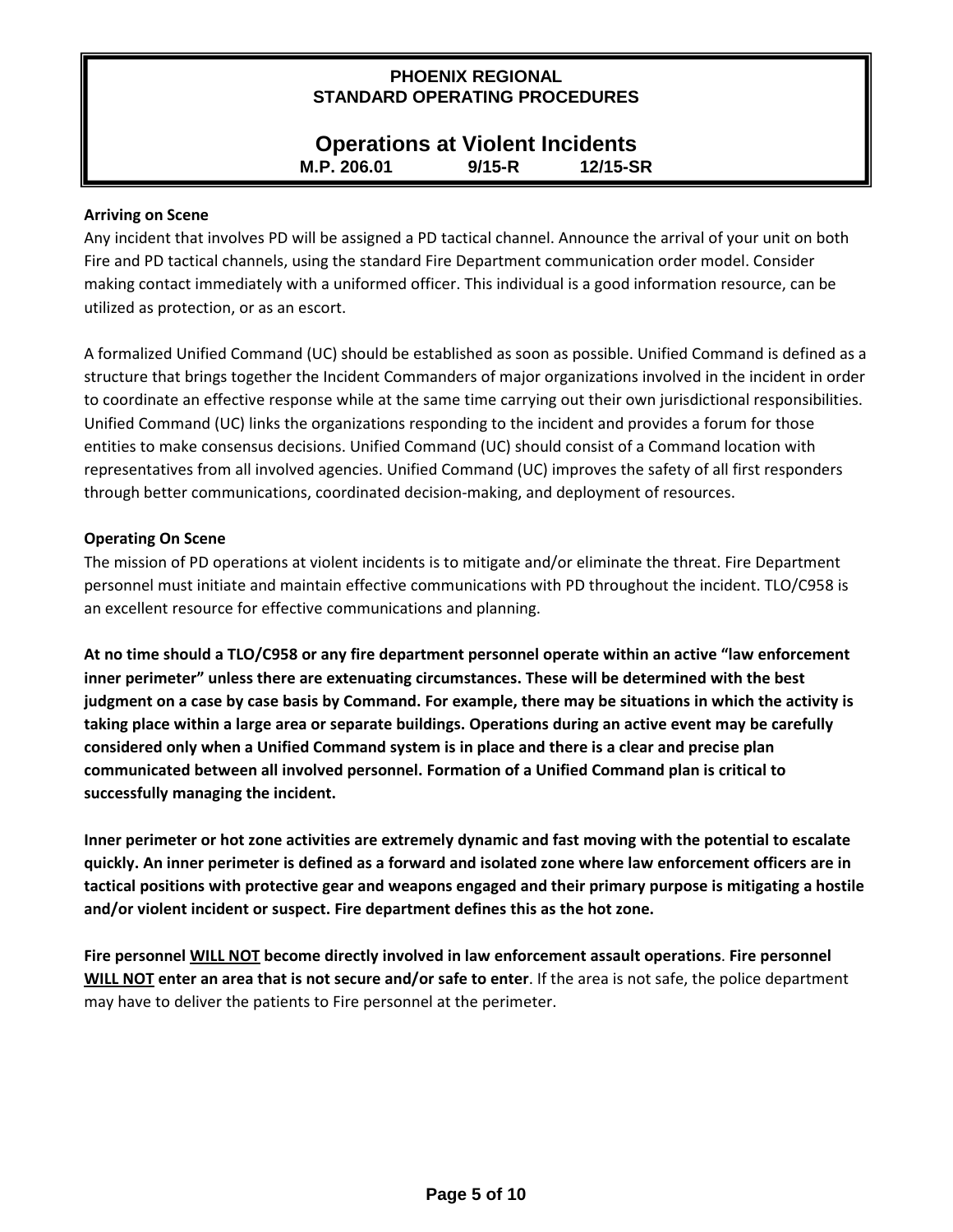# **Operations at Violent Incidents M.P. 206.01 9/15-R 12/15-SR**

Should a planned assault be scheduled by SAU, the appropriate stand by resources should be requested prior to the assault action. Coordination of these resources should be handled by the TLO/C958 in cooperation with the Battalion Chief. Safety of all First Responders is the number one priority. We cannot help others if our safety and welfare are compromised.

TLO/C958 often request FD radio silence prior to response to SAU standby operations. Remember to monitor both FD and PD radio channels. Unless otherwise directed by TLO/C958 fire companies should:

- Advise that you are on scene on both fire and PD tactical channels. Confirm with PD that the scene is safe to enter.
- Communicate with PD directly on the assigned police tactical channel or through the alarm room TRO.
- Consider utilizing Police Officer for additional safety and security.
- Coordinate safety of additional responding units including outside agencies by sharing appropriate information about the scene
- Designate one crew member to constantly maintain situational awareness.
- All Fire Department units will remain intact and under the direct supervision of a Company Officer. Do not freelance.

#### **Communication**

Establishing and maintaining good communications during violent incidents is critical. Fire Department personnel shall initiate and maintain communications like any other incident using the standard Fire Department order model and plain English.

The Incident Commander should formalize a Unified Command as soon as possible. Unified Command is a key component of successful inter-agency communications and emergency operations.

Fire department units should monitor the PD tactical radio channel and announce their arrival on both Fire and PD tactical channels.

Our radio system is not capable of all the inter-agency communications scenarios we may encounter. For example, the Phoenix Fire Department radio system can communicate with all fire departments in the automatic aid system, however we cannot communicate with all the law enforcement agencies we operate with. When unable to establish inter-agency communications via the radio system, Fire Department units will need to rely on the Alarm Room and should establish a Unified Command as soon as possible.

During pre-planned TLO/C958 operations fire department personnel may need to stay off the tactical radio system. TLO/C958 is responsible for informing fire companies to stay off the radio system prior to response.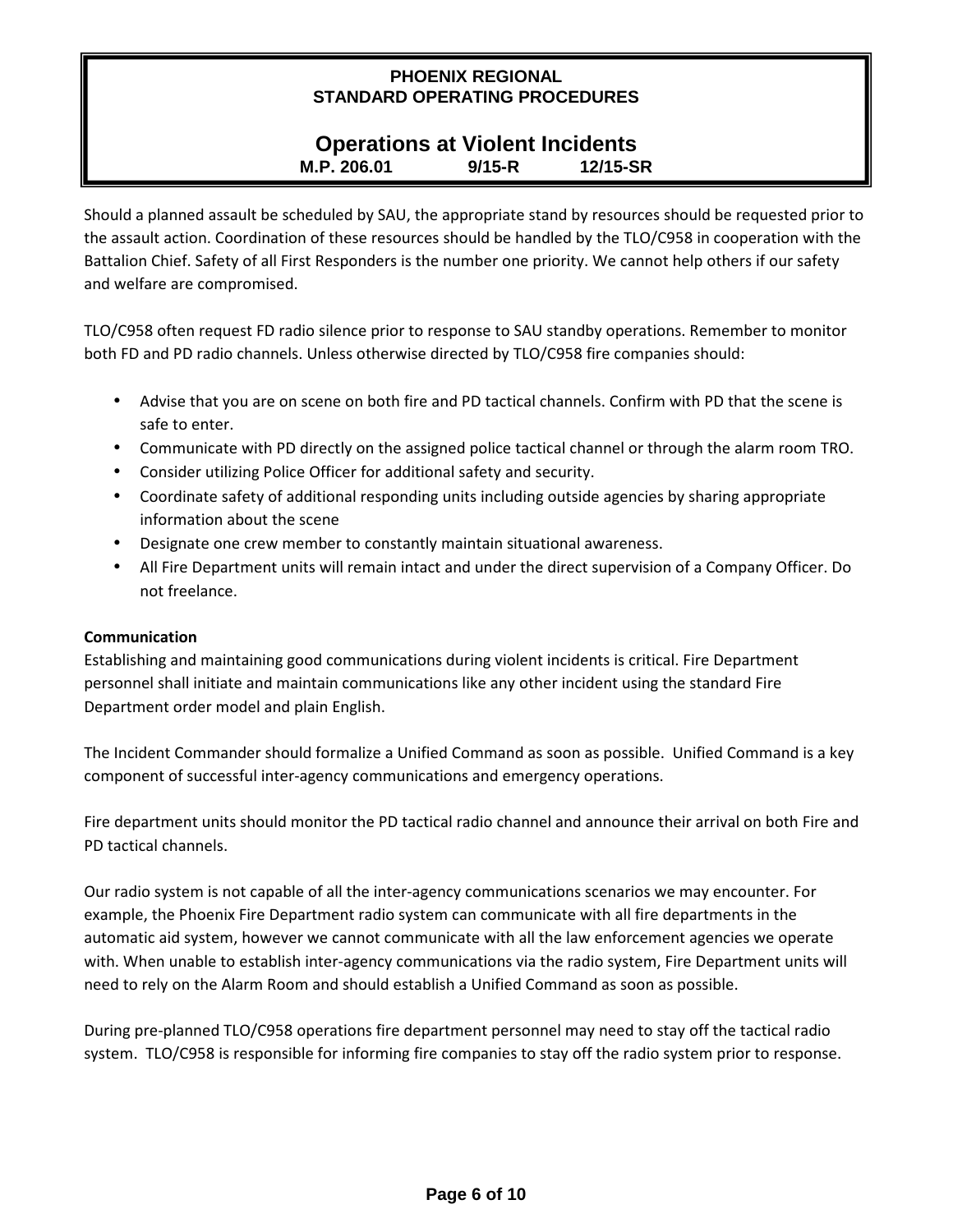#### **Operations at Violent Incidents M.P. 206.01 9/15-R 12/15-SR**

## **Emergency Medical Services at Violent Incidents**

Violent incidents involving medical patients should utilized standard Command Procedures and EMS responsibilities. Command is responsible for the completion of the tactical objectives. The general tactical objectives, listed in order of priority, are:

- 1. Remove endangered occupants and treat the injured.
- 2. Stabilize the incident and provide for life safety.
- 3. Ensure the functions of triage, extrication, treatment and transportation are established as needed and performed appropriately.
- 4. Provide for the safety, accountability and welfare of rescue personnel and victims.
- 5. Conserve property.

In addition, the EMS tactical objectives to be completed during any multi-patient/mass casualty incident include:

- 1. Completion of a "Triage Report"
- 2. Declaration of "All IMMEDIATES Transported"

## **Extrication Sector**

An extrication sector must be established early. This sector is responsible for locating, removing, and transporting patients to appropriate treatment areas. A critical aspect of extrication is triage. Triage is a priority and must be communicated to those assigned to the scene. The triage priority during a rapid extrication or extraction event is to identify critical/viable patients.

Face to face communications should be used within a sector whenever possible. Sector Officers may consider wearing a vest that identifies their function.

## **Extraction**

Extraction will not take place unless coordinated through Unified Command. If viable patients exist, fire, police, or joint police/fire extraction teams should be deployed in a timely manner. This would occur under a defined Incident Action Plan, after careful consideration of the situation and the Risk Management System. Extraction teams will quickly move viable patients to the cold zone where definitive EMS procedures can be performed at a reduced risk.

## **Extraction Teams**

Once the decision has been made to deploy extraction teams, consider the following issues.

- Police and Fire Unified Command shall be in place with good communication.
- The immediate threat must be neutralized or contained. For example, suspects are dead, in custody, fled the scene, reasonably contained or barricaded.
- Unified Command will designate specific entry and exit path for extraction teams.
- Warm zone boundaries are clearly identified to ensure personnel do not enter the "Hot Zone".
- Fire IC will consider the Risk Management System and all information available.
- Accountability is in place and tracked throughout incident.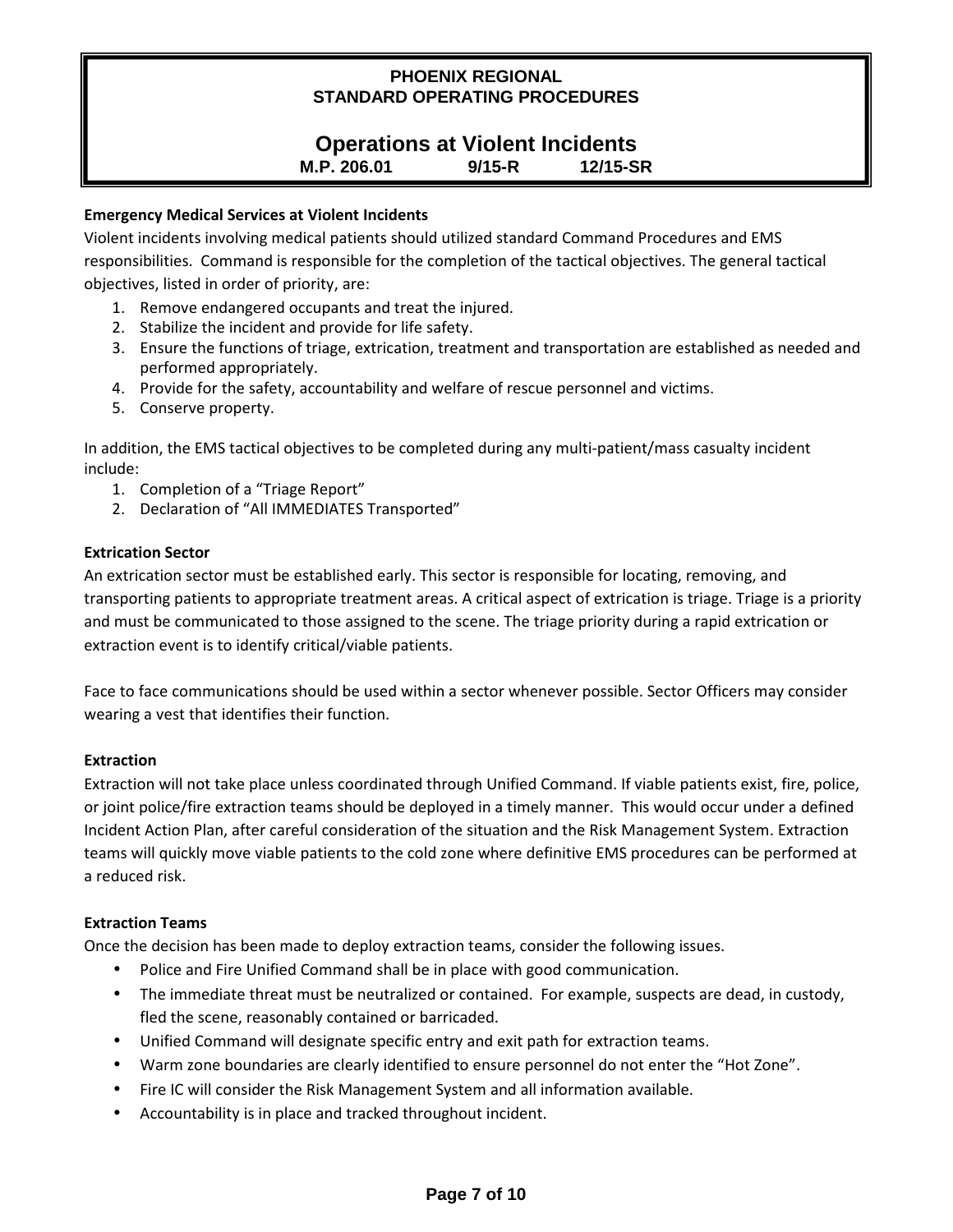# **Operations at Violent Incidents**

**M.P. 206.01 9/15-R 12/15-SR**

#### **Extraction Team Operations/Considerations**

Extraction team briefings shall include face to face communications on the following:

- Route in to and out of designated area
- Team formations
- Communication and signals
- Cover/concealment issues
- Special response considerations (hazardous materials, explosives, unknown location of shooter)
- Patient care issues
- Rapidly identify triage priorities and those already dead in the hot zone
- Primary and secondary egress routes
- Minimize exposure time
- Casualty collection areas for passing off wounded once extraction is complete
- Take only appropriate equipment and be able to operate with mobility and ease
- If the extraction team is threatened or comes under fire, follow law enforcement leads

#### **Treatment Sector**

Establish safe treatment areas for "Immediate" and "Delayed" patients. Concentrating medical resources will provide effective field stabilization and treatment as well as coordination and control. In most cases, patients may be more effectively triaged or treated if the patient is rapidly removed from the scene to a secure treatment area. Consider options for safe, rapid patient removal. While patient care and safety are our priorities, crime scene preservation should be maintained whenever possible. Close coordination with law enforcement is mandatory.

#### **Transportation Sector**

A transportation sector should be established early and away from the scene. This will facilitate accountability and the appropriate deployment to hospitals. All ambulances should report directly to transportation sector. Consider routing, staging options, and additional law enforcement for security of treatment area.

When transporting patients, the safety of First Responders remains a priority. All Volume 12 protocols should be followed when treating and transporting patients/suspects. If a patient requires transport to a medical facility, he/she should go by ambulance, not in a law enforcement vehicle. Potential suspects being transported should be cleared by law enforcement for weapons or other items that may pose a hazard to First Responders and Hospital personnel.

If the potential for violence exists, a law enforcement officer will accompany the patient in the back of the rescue (ambulance). A second officer will follow the transporting vehicle to the hospital. If the person being transported is under arrest, he/she should be secured to the gurney using restraints. At no time should a patient be transported with both wrists restrained together in the front. In this position, the patient may be able to escape the restraints and could assault First Responders. Options include restraining the wrists behind the back, or utilizing two sets of restraints to secure each wrist to the gurney.

## **Page 8 of 10**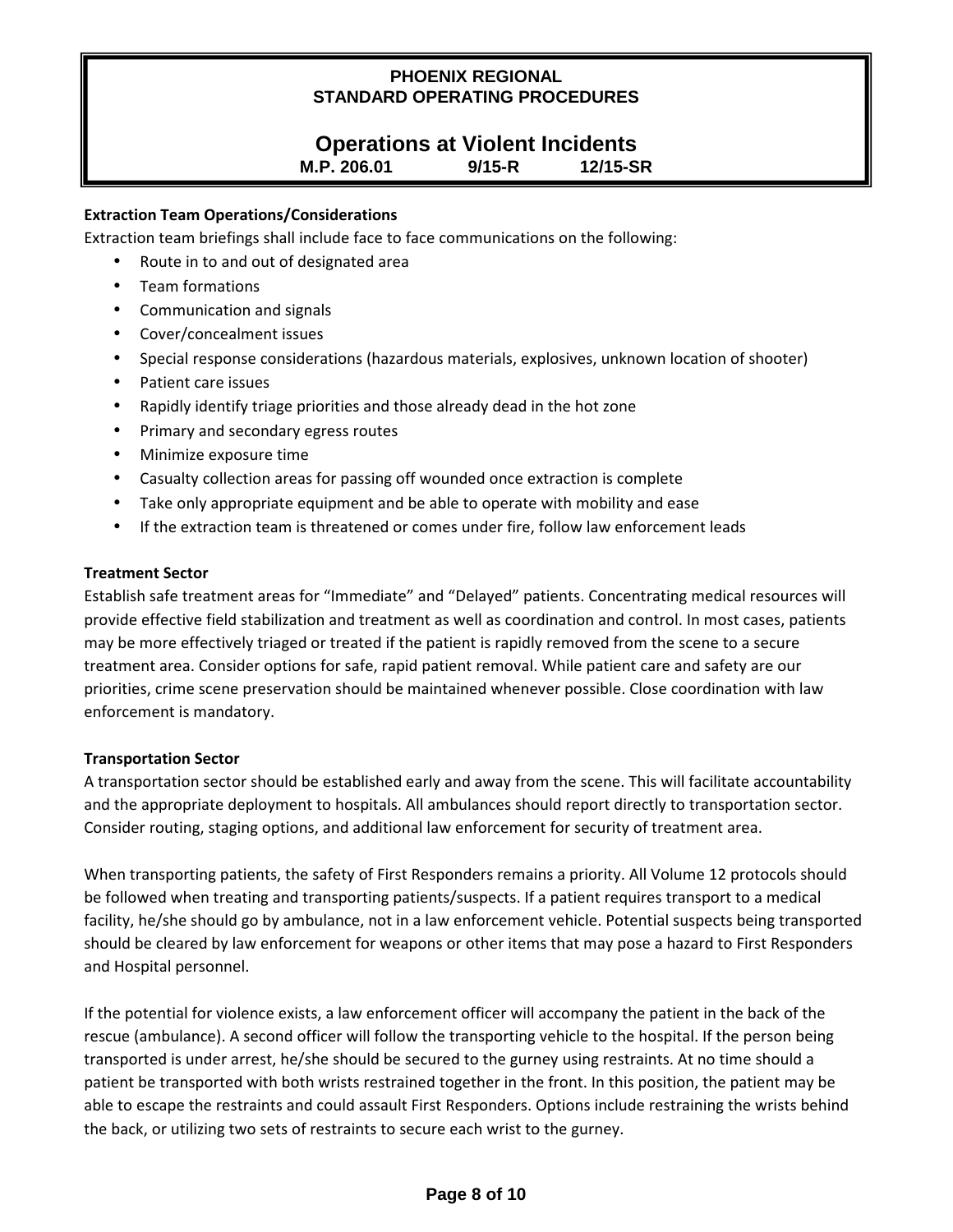# **Operations at Violent Incidents M.P. 206.01 9/15-R 12/15-SR**

#### **Destination/Receiving Hospital**

In the event of multiple victims, careful coordination between the Alarm Room, area hospitals, and transportation sector should be a priority. Patients/suspects that are under arrest should be transported to an appropriate hospital and coordinated through the on scene law enforcement. Any transportation decision should take into account patient care, triage protocols, and law enforcement considerations. Security should be alerted at the receiving hospital regarding the nature of the incident.

#### **Police/Fire Liaison**

TLO/C958 Captains function as a liaison with law enforcement agencies. These individuals are an excellent resource. The TLO/C958 Captains have access to information that may be essential to Command including:

- Safe staging locations
- Routes in and out of the area
- Safe extraction/treatment areas within the hazard area
- Information about victim injuries or casualties

In the case of preplanned law enforcement operations, the TLO/C958 may be the initial Fire Department Incident Commander.

At major incidents a police supervisor will be requested to report to the Fire Command Post. When there is a need for communication and no supervisor has reported to the Command Post, a request for a supervisor should be made through Dispatch or through any police officer on the scene. The police supervisor should be requested to stay at the Command Post with the assigned liaison officer. A fire liaison officer may also be assigned to the police Command Post.

The Police/Fire Liaison Sector Officer will coordinate all activities between the departments, including:

- Traffic control
- Crowd control establishment of fire line perimeters
- Evacuation hazardous materials, etc.
- Fatalities
- Crime scenes
- Persons interfering with fire department operations

The assigned Police/Fire Liaison Sector Officer will be responsible for determining the specific needs of each situation and communicating them to the police supervisor. The Police/Fire Liaison Sector Officer and police supervisor should remain at the Command Post to facilitate continuing communications.

## **Managing a routine incident that suddenly becomes violent**

Even the most routine call can suddenly become violent, stay alert at all times. The following are a few examples of routine incidents that may become violent:

• Unstable patients